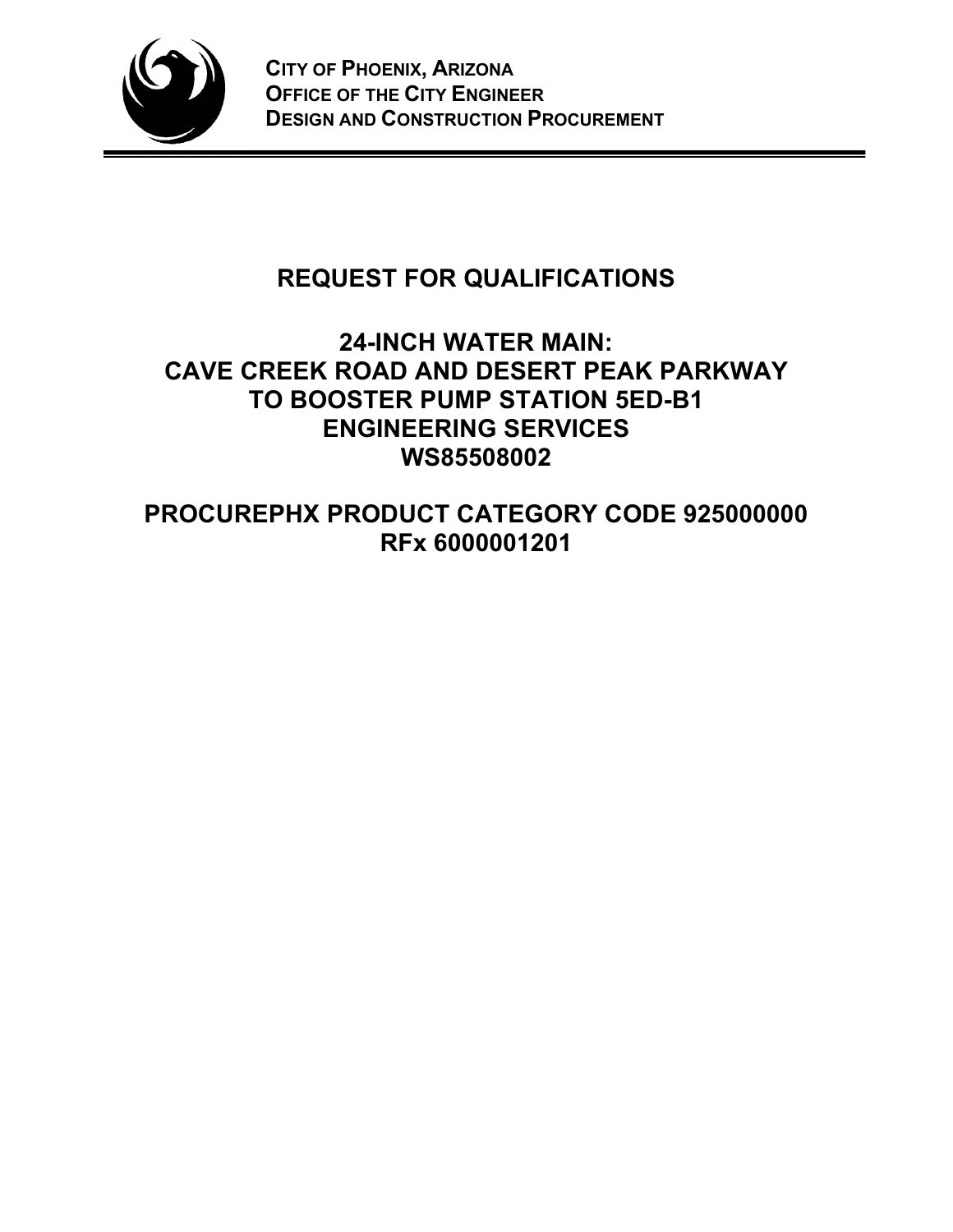# REQUEST FOR QUALIFICATIONS

The City of Phoenix is seeking a qualified consultant team to provide engineering services for installation of approximately 30,000 feet of new 24-inch water transmission main from Cave Creek Road and Desert Peak Parkway and connecting to an existing 54-inch transmission main near Booster Station 5ED-B1. Services will include an alignment study, design, and possible construction administration and inspection services. The estimated construction cost is \$15 million.

# **SECTION I – PROJECT DESCRIPTION**

The City of Phoenix Water Services Department (WSD) master planning group has identified a need for a new 24-inch water transmission main between the intersection of Cave Creek Road and Desert Peak Parkway and connecting to an existing 54-inch transmission main near Booster Station 5ED-B1. It is estimated to be about 30,000 feet of new pipe.

The selected consultant will be tasked with providing an alignment study, complete project design plans, specifications, and engineer's estimate for the project as well as obtaining all necessary regulatory approvals. The selected consultant may also be asked to provide construction administration and inspection services for the project once it enters construction phase. There is a right-of-way (ROW) study going on in an area that overlaps this pipeline's potential alignment. It is the City's preference that this pipeline can be aligned inside future ROW in this area. Coordination with Street ROW study may be part of the services. In addition, a portion of this pipeline alignment may overlap a portion of a future force main alignment for the City's Lift Station (LS) 66. Coordination with LS 66 third force main design may be a part of the services.

This project is expected to use a Construction Manager at Risk (CMAR) delivery method. The selected CMAR will be contracted with the City during the design phase covered by this RFQ; the City expects the selected consultant to work closely with the CMAR during design.

# **SECTION II – SCOPE OF WORK**

All work performed is expected to be done in close coordination with City of Phoenix staff and other consultants as determined by the City. The general scope of work includes providing an alignment study, design, and possible construction support services for approximately 30,000 feet of proposed new 24-inch water transmission main piping in north/northwest Phoenix.

Alignment study services consist of evaluating the general topographic couture, utility conflicts, property ownership and easement requirements to provide a hydraulic sensible, technical feasible, easily accessible, and cost-effective alignment for the future transmission main.

Design support services consist of providing technical support and consultations relative to installation techniques and procedures, ensuring adherence to the City standards and to all applicable regulatory requirements. The selected firm will attend design meetings, support the City with research of existing conditions, conduct design reviews of project plans and specifications, and support the City with understanding the Water Service Department's standards for water transmission pipelines. In addition, the selected firm may be required to support City staff in updating and maintaining the Water Service Department's standards as necessary.

Construction support services consist of reviewing materials & equipment submittals, conducting reviews on the installation, providing field observations reports, reviewing the completeness of required equipment testing documentation and witnessing the sampling and testing.

Specific experience with the City of Phoenix design standards and water distribution system are preferred. The firm will be required to supply all the tools and equipment necessary to complete the design of this project. As such, the following is a list of services expected to be performed by the selected consultant on an as requested basis:

- Gather and review information to conduct alignment study, including providing survey of the proposed pipeline alignment, researching property ownership, verifying geographic contour, requesting, and reviewing as-builts and utility maps etc.
- Prepare easement documents for the proposed pipeline alignment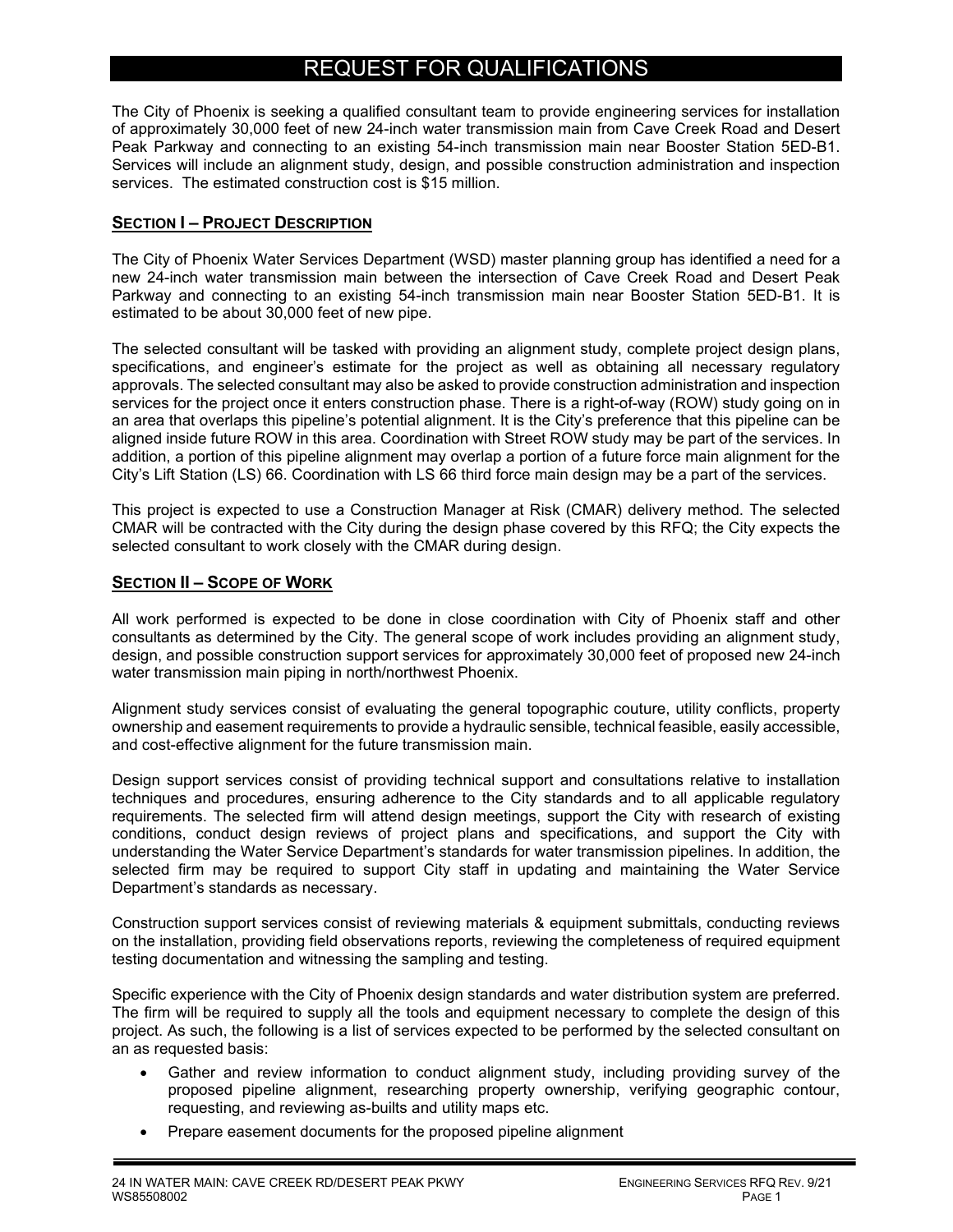- Provide pothole list and coordinate potholing with Construction Manager at Risk (CMAR)
- Develop 30%, 60%, 90% and 100% design plan, associated construction specifications and associated cost estimates
- Conduct project related workshops, such as alignment coordination discussion, design review, etc.
- Attend project related design/construction progress meetings
- Attend meetings with various entities and provide assistances as needed, such as easement acquisition, ROW coordination, regulatory comments resolution, etc.
- Draft MOPOs (Method of Planned Operation) for shut-downs and attend City shut-down operational meetings
- Actively coordinate and communicate with CMAR (if selected) and City staff for all related activities
- Provide pre-construction services, as required by the City, including but not limited to reviewing Guaranteed Maximum Price (GMPs) and project schedule, construction bid price and subcontractor selection plans (if CMAR is selected)
- Provide services, as needed, for environmental/archeological assessments, aerial topography, geotechnical services, land survey and mapping, construction easements, and drainage associated with the project
- Coordination with other City departments or other jurisdictions to obtain all applicable permits, such as Maricopa County Approval to Construct (ATC) construction permits prior to construction
- Potential construction administration & inspection services for the construction phase, including but not limited to; coordination with the contractor on-site during construction, administration of the construction schedule, administration of the shop drawing and submittal review process as well as payment applications, review Request for Information (RFIs) and change orders, inspection of all construction activities as they progress, issuance of substantial and final completion, etc.
- Assist with the City's Project Manager on public outreach efforts as needed
- Other duties as assigned

#### **SECTION III - PRE-SUBMITTAL MEETING**

A pre-submittal meeting will be held at 9:00 a.m., Phoenix time on Tuesday, January 25, 2022, via WebEx. At this meeting, City staff will discuss the scope of work, general project requirements, and respond to questions from the attendees. It is strongly recommended that interested firms attend the pre-submittal meeting. Inquiries regarding the project scope outside of this pre-submittal meeting must be directed to the Contracts Specialist.

#### **PRE-SUBMITTAL MEETING WEBEX INFORMATION:**

**When it's time, join your WebEx meeting here.** 

### [Join meeting](https://cityofphoenix.webex.com/cityofphoenix/j.php?MTID=mc369a321fbbe3ec065012d9d75c73883)

**Join from the meeting link** <https://cityofphoenix.webex.com/cityofphoenix/j.php?MTID=mc369a321fbbe3ec065012d9d75c73883>

# **Join by meeting number**

Meeting number (access code): 2464 606 1478 Meeting password: ZnxGcmJ6Y74

#### **Join by phone**

1-415-655-0001 US Toll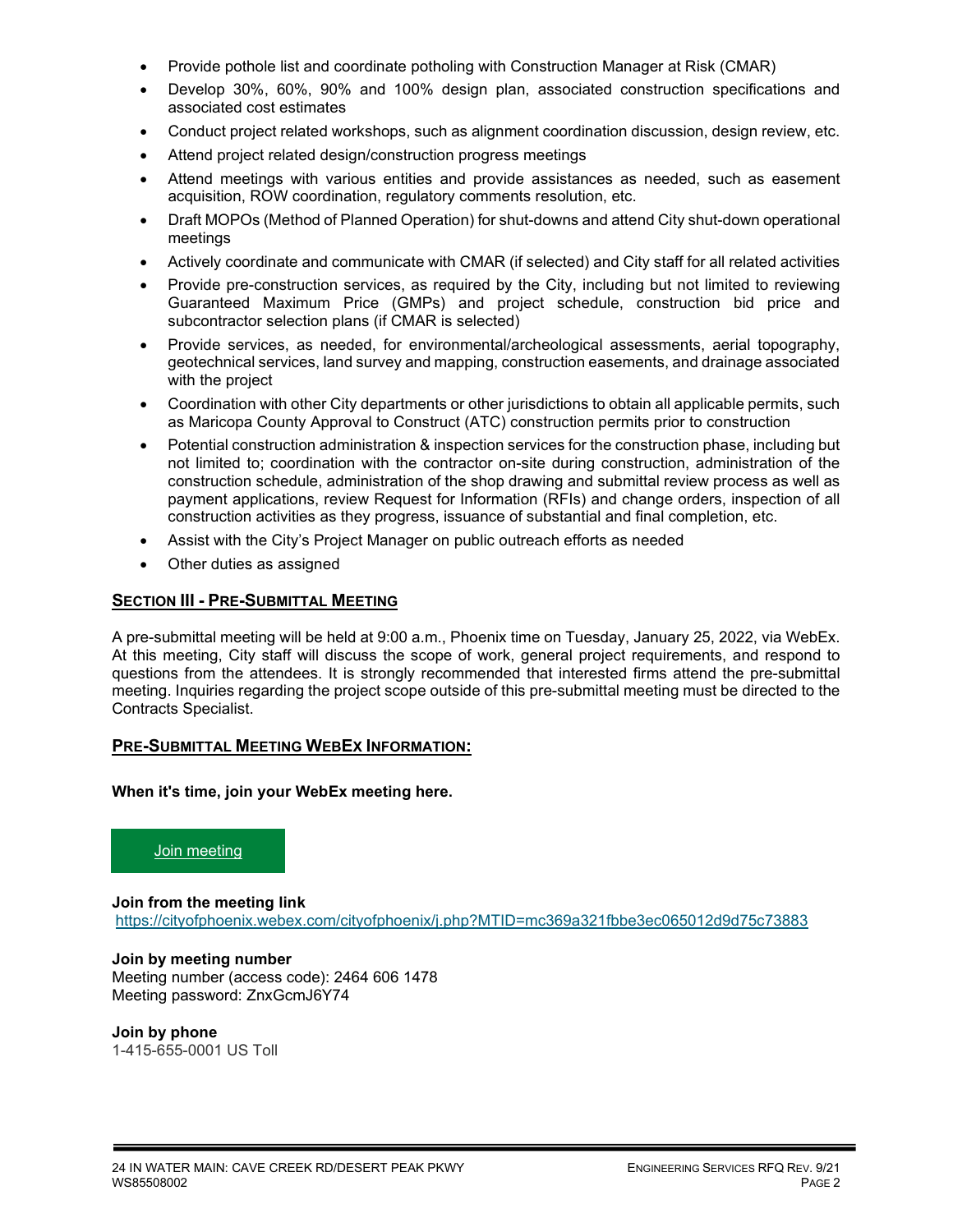# **SECTION IV - STATEMENT OF QUALIFICATIONS EVALUATION CRITERIA**

A Firm will be selected through a qualifications-based selection process based on the criteria below. Subcriteria are listed in order of importance in relation to project services. City of Phoenix project experience is not required.

#### **A. Design Experience of the Prime Firm (maximum 150 points)**

Describe the experience and qualifications of the prime firm in providing design services for similar projects. Identify projects the submitting firm has completed. For each project listed, provide:

- 1. Description of the project including scope and project owner
- 2. Role of the firm and explain how this relates to the services being solicited
- 3. Project's original contract value, final contract value, and reason for variance
- 4. Project's start date and completion date

#### **B. Construction Administration and Inspection Experience of the Prime Firm (maximum 150 points)**

Describe the experience and qualifications of the prime firm in providing construction administration and inspection (CA&I) services for similar projects. Identify projects the submitting firm has completed. Include assigned CA&I personnel if different from personnel performing design services. For each project listed, provide:

- 1. Description of the project including scope and project owner
- 2. Role of the firm and explain how this relates to the services being solicited
- 3. Project's original contract value, final contract value, and reason for variance
- 4. Project's start date and completion date

#### **C. Design Experience of the Key Personnel and Subconsultants (maximum 125 points)**

Describe the experience and qualifications of the specific project team expected to be assigned to this project in providing design services for similar projects. For each key person identified, list their length of time with the firm. List each key person's role in the projects provided. If a project selected for a key person is the same as one selected for the firm, provide just the project name and the role of the key person. For each project listed, provide:

- 1. Description of the project including scope and project owner
- 2. Role of the team or team member and explain how this relates to the services being solicited
- 3. Project's original contract value, final contract value, and reason for variance
- 4. Project's start date and completion date

#### **D. Construction Administration and Inspection Experience of Key Personnel and Subconsultants (maximum 125 points)**

Describe the experience and qualifications of the project team expected to be assigned to this project in providing construction administration and inspection services for similar projects. For each key person identified, list their length of time with the firm. List each key person's role in the projects provided. If a project selected for a key person is the same as one selected for the firm, provide just the project name and the role of the key person. Include assigned CA&I personnel if different from personnel performing design services. For each project listed, provide:

- 1. Description of the project including scope and project owner
- 2. Role of the firm and explain how this relates to the services being solicited
- 3. Project's original contract value, final contract value, and reason for variance
- 4. Project's start date and completion date

### **E. Project Understanding and Approach (maximum 300 points)**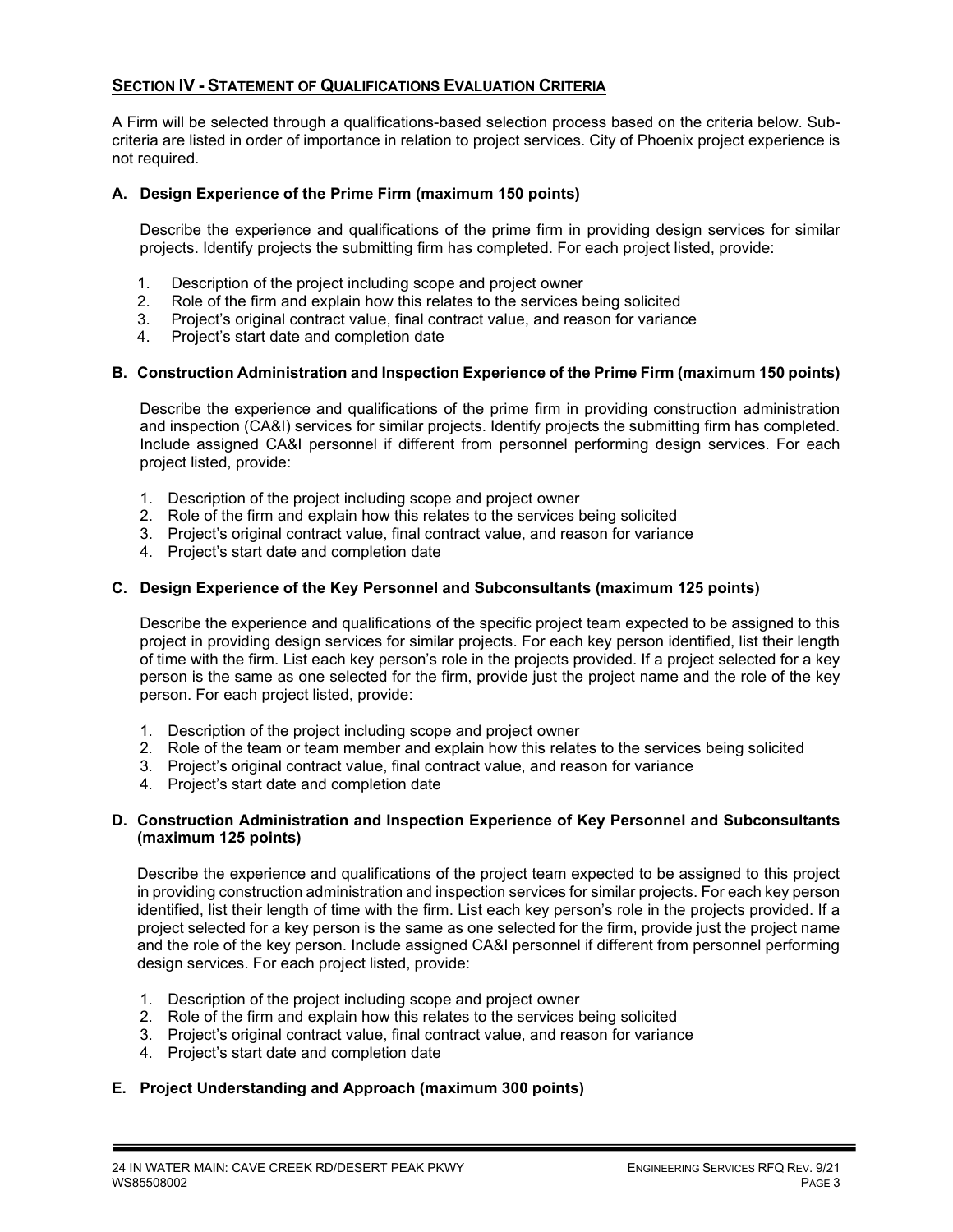Describe your firm's understanding of the City's need for this project, including important considerations such as project issues and challenges. Describe the team's approach to the project, including important considerations such as scope, schedule, and budget.

A significant portion of this project is expected to traverse Arizona State Trust Land. Please explain the team's approach to interfacing with the Arizona State Land Department (ASLD) for obtaining approval of the pipe alignment and any required easements. Suggestions to revise the proposed alignment and/or simplify the real estate aspect of the Project should be discussed here.

# **F. Staffing Information for Key Personnel (maximum 150 points)**

Provide the following:

- 1. Team's availability and commitment to the project, including sub-consultants
- 2. Team's plan to maintain continuity of the proposed services
- 3. Organization chart showing key personnel, current professional licenses or certifications, and assigned roles for both Design and Construction Administration and Inspection Services for the project.
- 4. Identify the location of the lead firm's principal office and the home office location of key staff on this project.

# **G. Reference Check (maximum 21 points\*)**

Use the form provided (Exhibit A) to obtain at least three references. It is preferred no more than one be a City of Phoenix project. If your firm has not completed prior projects with other agencies, you will not be penalized. It is recommended there be references outside the City of Phoenix.

\*These points are in addition to the 1,000 points for the SOQ.

# **SECTION V - SUBMITTAL REQUIREMENTS**

**New Electronic Submittal Process**: Firms interested in this project must submit a Statement of Qualifications (SOQ) electronically through the ProcurePHX online portal.

Submittal requirements are as follows:

 **Vendor Information: All firms must be registered in the City's Vendor Management System prior to submitting a proposal. For new firms, the City will send an email to your firm with a vendor number within two business days of submitting the request. The vendor number should be included on the cover of the SOQ. Information on how to register with the City is available at:** 

<https://www.phoenix.gov/financesite/Pages/EProc-help.aspx>

**If your firm is already registered with the City of Phoenix's ProcurePHX system, please visit**  <https://eprocurement.phoenix.gov/irj/portal> **to login and access the electronic solicitation.**

### **The product category code for this RFQ is 925000000 and the RFx number is 6000001201.**

### **Submittals:**

- Submittals must be uploaded to the ProcurePhx website by the submittal due date and time.
- Submit only one SOQ electronically, in .PDF format only, addressing all evaluation criteria. No hard copies will be accepted.
- Clearly display the firm name, vendor number, project title, and project number on the cover of the SOQ.
- A maximum of **10 pages** is permitted to address all content in the SOQ submittal *(Maximum page limit includes evaluation criteria and all additional content. It does not include information sheet.)*
- Submit electronically the Statement of Qualifications by **12:00 noon, Phoenix time, on Friday, February 4, 2022**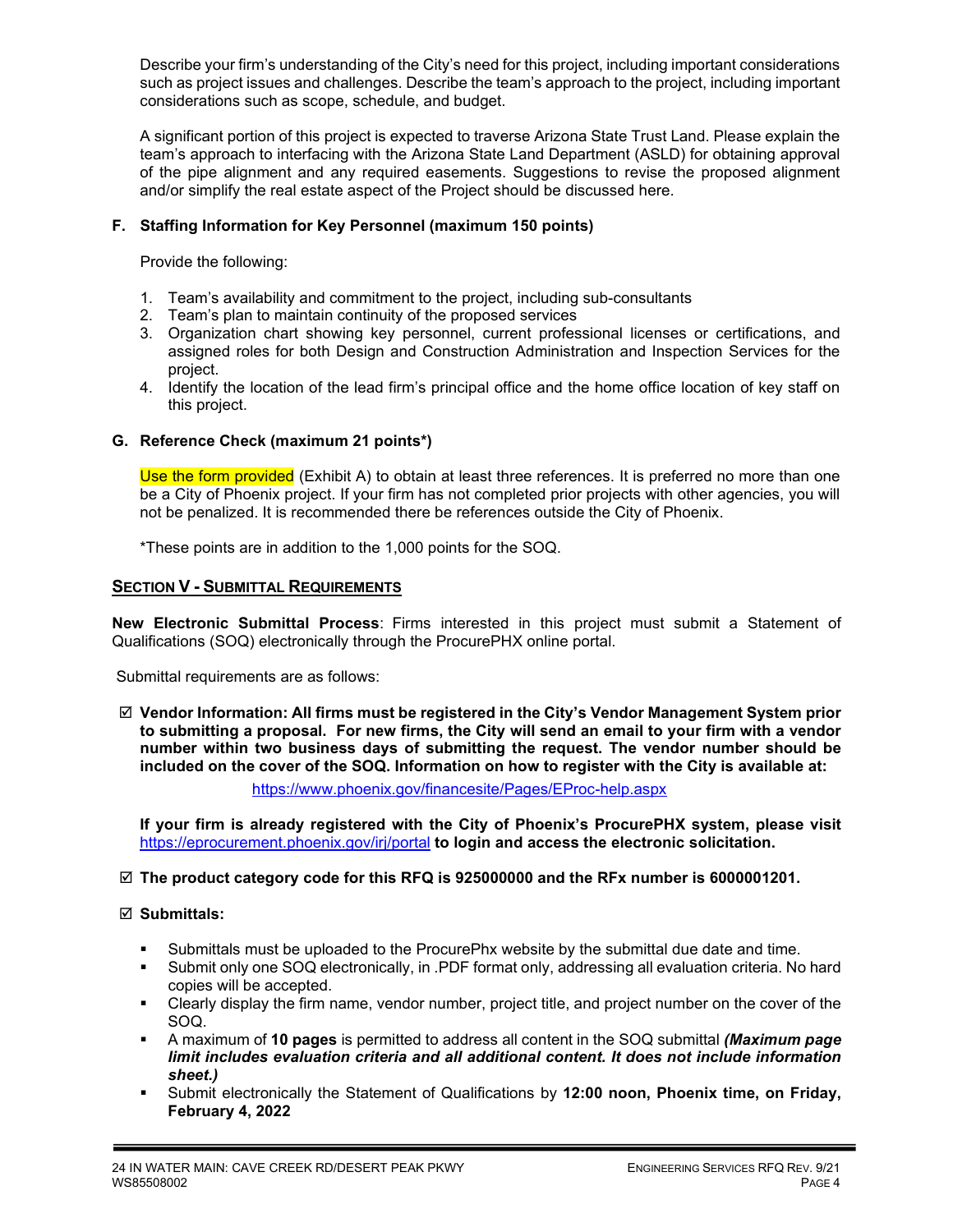- Upload one complete version of the SOQ addressing all the criteria. Upload format is .PDF.
- Page size must meet requirements of 8<sup>1/2</sup>" x 11"
- Font size must not be less than 10 point
- Content count:
	- $\checkmark$  Each side of a page containing evaluation criteria and additional content will be counted toward the maximum page limit noted above.
	- $\checkmark$  Pages that have project photos, charts and/or graphs will be counted towards the maximum page limit noted above.
	- $\checkmark$  Front and back covers, information sheet, Table of Contents pages, and divider (tab) pages **will NOT** be counted toward the maximum page limit noted above, unless they include evaluation criteria and additional content that could be considered by the selection panel.
- **Information Sheet:** Provide an information sheet that includes project title, project number, RFx number, firm name, address, phone number, vendor number, and the name, title, email address and signature of your contact person for the project. Do not include any additional information.
- **Evaluation Criteria:** Address the SOQ evaluation criteria.
- **Additional Content:** Resumes and other information may be included (*content shall be included within the permitted maximum page limit*).

#### **Note: All pages exceeding the specified maximum page limit will be removed from the submittal and not considered in evaluating a submitted SOQ.**

#### **SECTION VI – GROUNDS FOR DISQUALIFICATION**

The following **will be grounds for disqualification,** and will be strictly enforced:

- Failure to submit electronically through the ProcurePHX online portal by the due date and time.
- Violating the "Contact with City Employees" policy contained in this RFQ

#### **SECTION VII - SELECTION PROCESS AND SCHEDULE**

Interested firms will submit a SOQ. The firm will be selected through a qualifications-based selection process. A selection panel will evaluate each SOQ per the criteria set forth in Section IV above.

The City will select a firm based on the SOQs received; no formal interviews will be conducted. The City may conduct a due diligence review on the firm receiving the highest evaluation.

The City expects to create a final list of at least three, but not more than five firms for this project. The City will enter into negotiations with the selected firm and execute a contract upon completion of negotiation of fees, contract terms, and City Council approval.

The following tentative schedule has been prepared for this project.

| Pre-submittal meeting | January 25, 2022 |
|-----------------------|------------------|
| SOQs due              | February 4, 2022 |
| Scope Meeting         | Early March      |

If the City is unsuccessful in negotiating a contract with the best-qualified firm, the City may then negotiate with the next most qualified firm until a contract is executed, or the City may decide to terminate the selection process. Once a contract is executed with the successful firm, the procurement is complete.

All submitting firms will be notified of selection outcome for this project. The status of a selection on this project will be posted on the City of Phoenix's "Tabulations, Awards, and Recommendations" website:

#### <http://solicitations.phoenix.gov/awards>

The selected Consultant should expect to comply with the Arizona State Statutes Title 34 and City of Phoenix Design and Construction Procurement's contract provisions.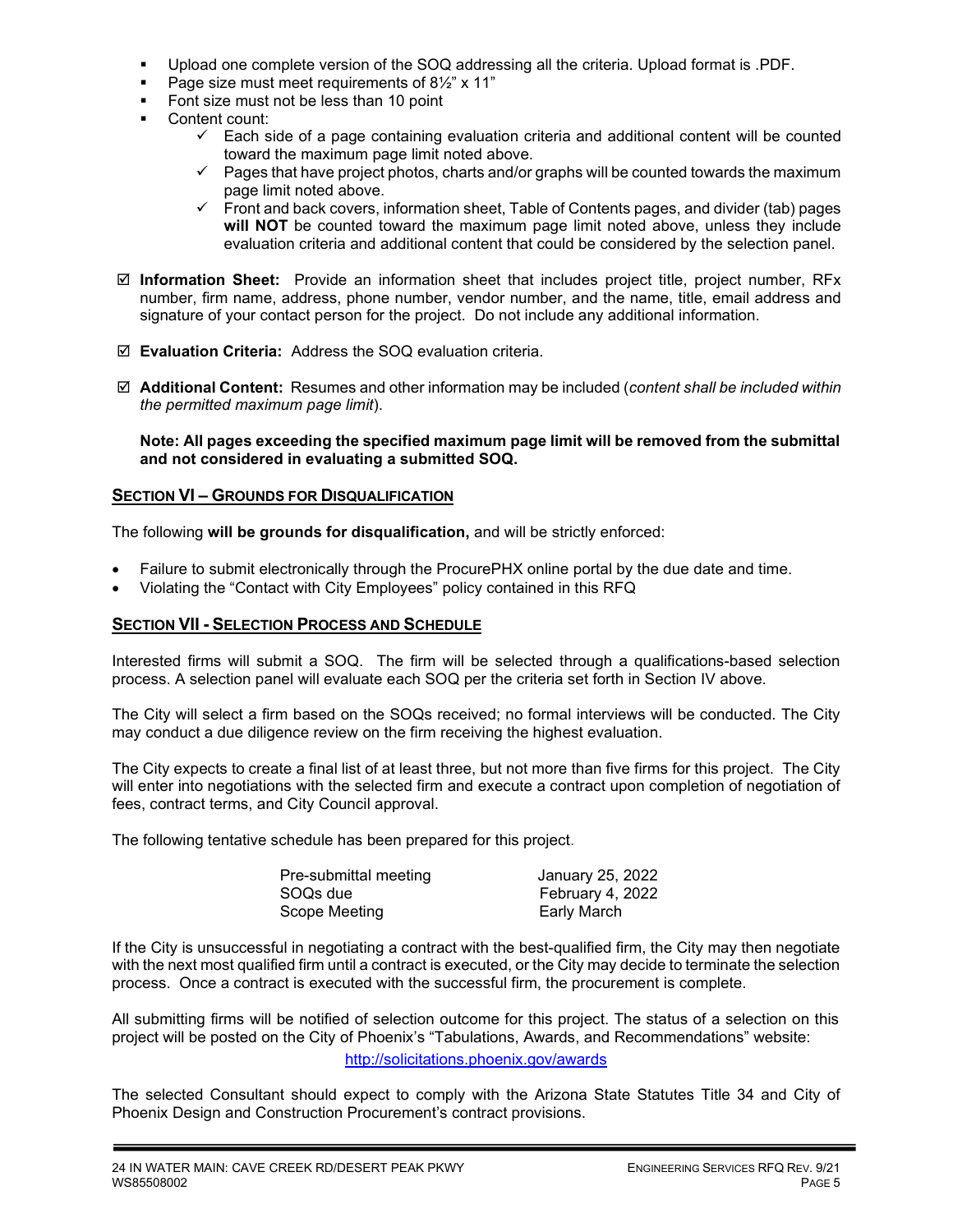# **SECTION VIII – GENERAL INFORMATION**

**Citywide Capital Improvement Projects.** Consulting and contractor services supporting the City's Capital Improvement Projects are procured under the authority of the City Engineer, currently located within the Street Transportation Department. Design and Construction Procurement coordinates the citywide consulting and construction contracting procurement processes.

**Changes to Request for Qualifications.** *Any changes to this Request for Qualifications (RFQ) will be in the form of a Notification.* The City of Phoenix shall not be held responsible for any oral instructions. Notifications are available on both the Current Opportunities and ProcurePHX webpage.

*It shall be the responsibility of the registered RFQ holder to determine, prior to the submittal of the Statement of Qualifications, if a Notification has been issued***.** Registered RFQ holders may refer to the web page or call the Contracts Specialist (listed below) to ascertain if a Notification has been issued for this project.

**Alternate Format.** For more information or a copy of this publication in an alternate format, contact the Contracts Specialist (listed below) - Voice or TTY 711. Requests will only be honored if made within the first week of the advertising period.

**Release of Project Information.** The City shall provide the release of all public information concerning the project, including selection announcements and contract awards. Those desiring to release information to the public must receive prior written approval from the City.

**City Rights.** The City of Phoenix reserves the right to reject any or all Statements of Qualifications, to waive any informality or irregularity in any Statement of Qualifications received, and to be the sole judge of the merits of the respective Statements of Qualifications received.

**Contact with City Employees.** This policy is intended to create a level playing field for all Proposers, assure that contracts are awarded in public, and protect the integrity of the selection process. **OFFERORS THAT VIOLATE THIS POLICY WILL BE DISQUALIFIED.**

Beginning on the date the RFQ is issued and until the date the contract is awarded or the RFQ withdrawn, all persons or entities that respond to the RFQ, including their authorized employees, agents, representatives, proposed partner(s), subcontractor(s), joint venture(s), member(s), or any of their lobbyists or attorneys (collectively the Proposer), will refrain from any direct or indirect contact with any person (other than the designated Contract Specialist) who may play a part in the selection process, including members of the evaluation panel, the City Manager, Assistant City Manager, Deputy City Managers, Department heads, the Mayor and other members of the Phoenix City Council. As long as the RFQ solicitation is not discussed, Proposers may continue to conduct business with the City and discuss business that is unrelated to this RFQ solicitation with City staff.

Commencing on the date and time a solicitation is published, potential or actual proposers (including their representatives) will only discuss matters associated with the solicitation with the Mayor, any members of City Council, the City Manager, any Deputy City Manager, or any department director directly associated with the solicitation (including in each case their assigned staff, except for the designated procurement officer) at a public meeting, posted under the Arizona Revised Statutes, until the resulting contract(s) are awarded or all offers or responses are rejected and the solicitation is cancelled without any announcement by the procurement officer of the City's intent to reissue the same or a similar solicitation.

Proposers may discuss their proposal or the RFQ solicitation with the Mayor or one or more members of the Phoenix City Council, provided such meetings are scheduled through the Contract Specialist (listed below), conducted in person at 200 W. Washington, Phoenix, Arizona 85003, and are posted as open meetings with the City Clerk at least twenty-four (24) hours prior to the scheduled meetings. The City Clerk will be responsible for posting the meetings. The posted notice shall identify the participants and the subject matter, as well as invite the public to participate.

**Conflict of Interest.** The City reserves the right to disqualify any Proposer on the basis of any real or apparent conflict of interest that is disclosed by the proposal submitted or any other data available to the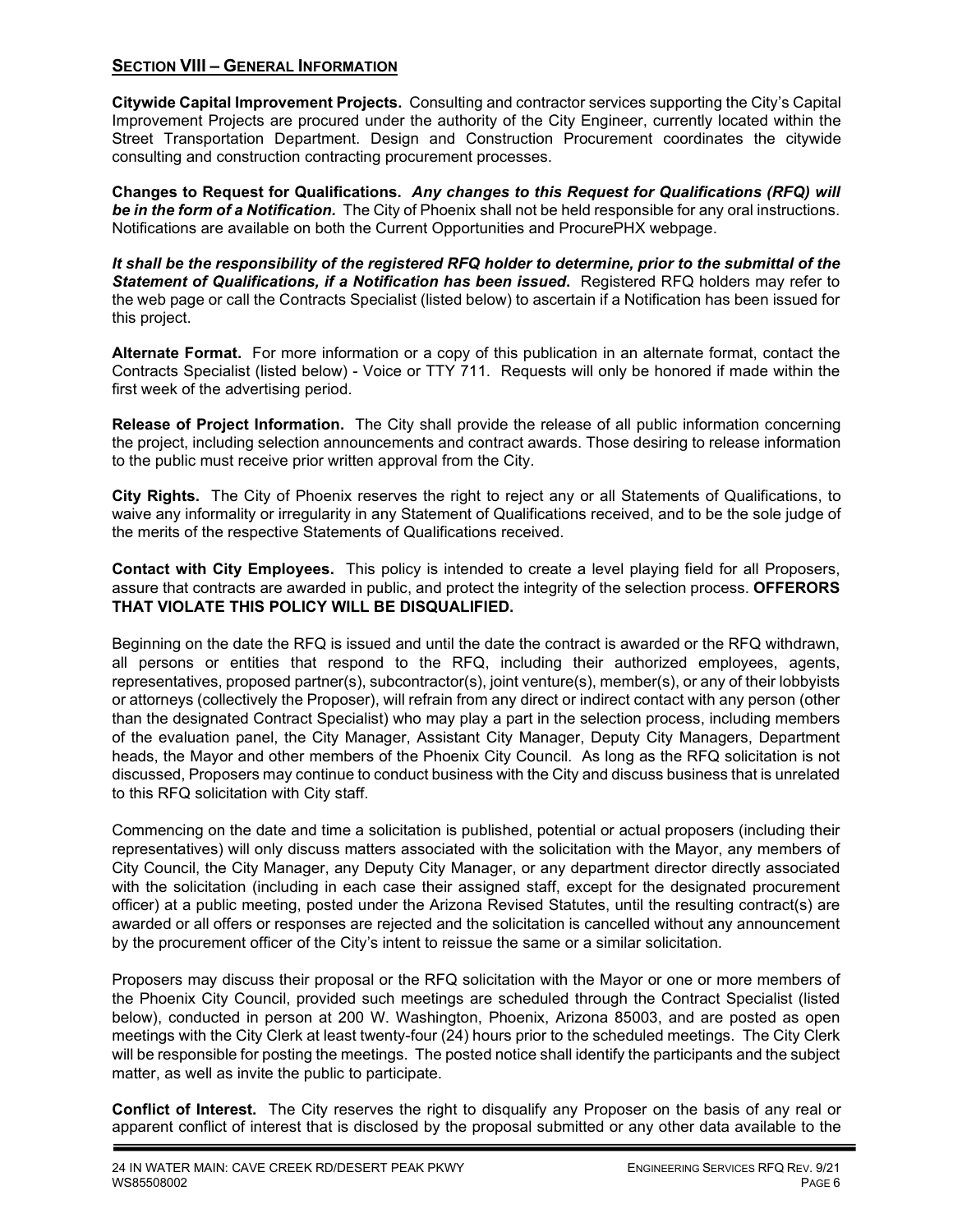City. This disqualification is at the sole discretion of the City. Any Proposer submitting a proposal herein waves any right to object now or at any future time, before any body or agency, including but not limited to, the City Council of the City of Phoenix or any court.

**Protest Procedures.** Firms responding to disqualification or a procurement outcome are referred to the Code of the City of Phoenix Chapter 2, Article XII, Section 2-187 to 2-190.4, which governs protest procedures utilized throughout the selection process. The procedures may be reviewed through the City of Phoenix website at:

<http://www.codepublishing.com/az/phoenix/>

A copy of the Protest Policy is also available online at:

<https://www.phoenix.gov/streets/procurement-opportunities>

**Questions -** Questions pertaining to this selection process or contract issues should be directed to the Contracts Specialist, Heather Roye at (602) 261-8894 or email [heather.roye@phoenix.gov](mailto:heather.roye@phoenix.gov) (preferred).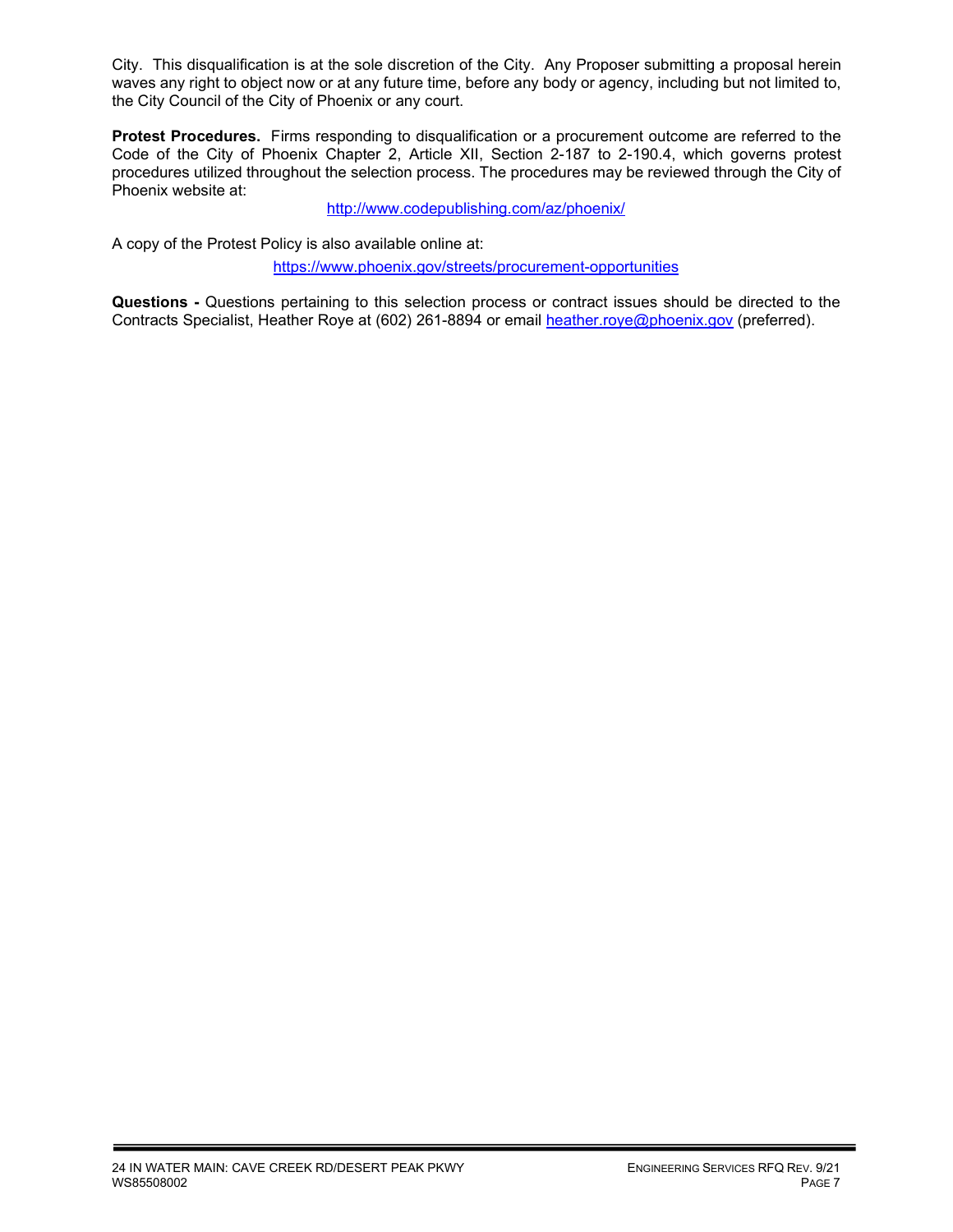### **EXHIBIT A CONSULTANT REFERENCE CHECK INSTRUCTIONS, FORM, AND SAMPLE LETTER**

**The attached Consultant Performance Evaluation Form is to be provided to the agencies or entities for which your firm has recently provided services relevant to those requested for this project. Provide the evaluation form to the Owner, or the Owner's representative directly responsible for oversight of the project to complete and submit to the email box listed below.**

**The first three references submitted will be accepted and the scores utilized as part of the evaluation process. Each reference check is worth up to 7 points for a total of up to 21 points available.**

**The form is to be completed by the agency or entity and uploaded to the (email box) at: [soq.referencechecks@phoenix.gov](mailto:soq.referencechecks@phoenix.gov)**

**The procurement identifier is:**

# **6000001201**

# **Attention: Heather Roye**

**Also attached is a sample performance evaluation cover letter that may be used when sending the reference check request.**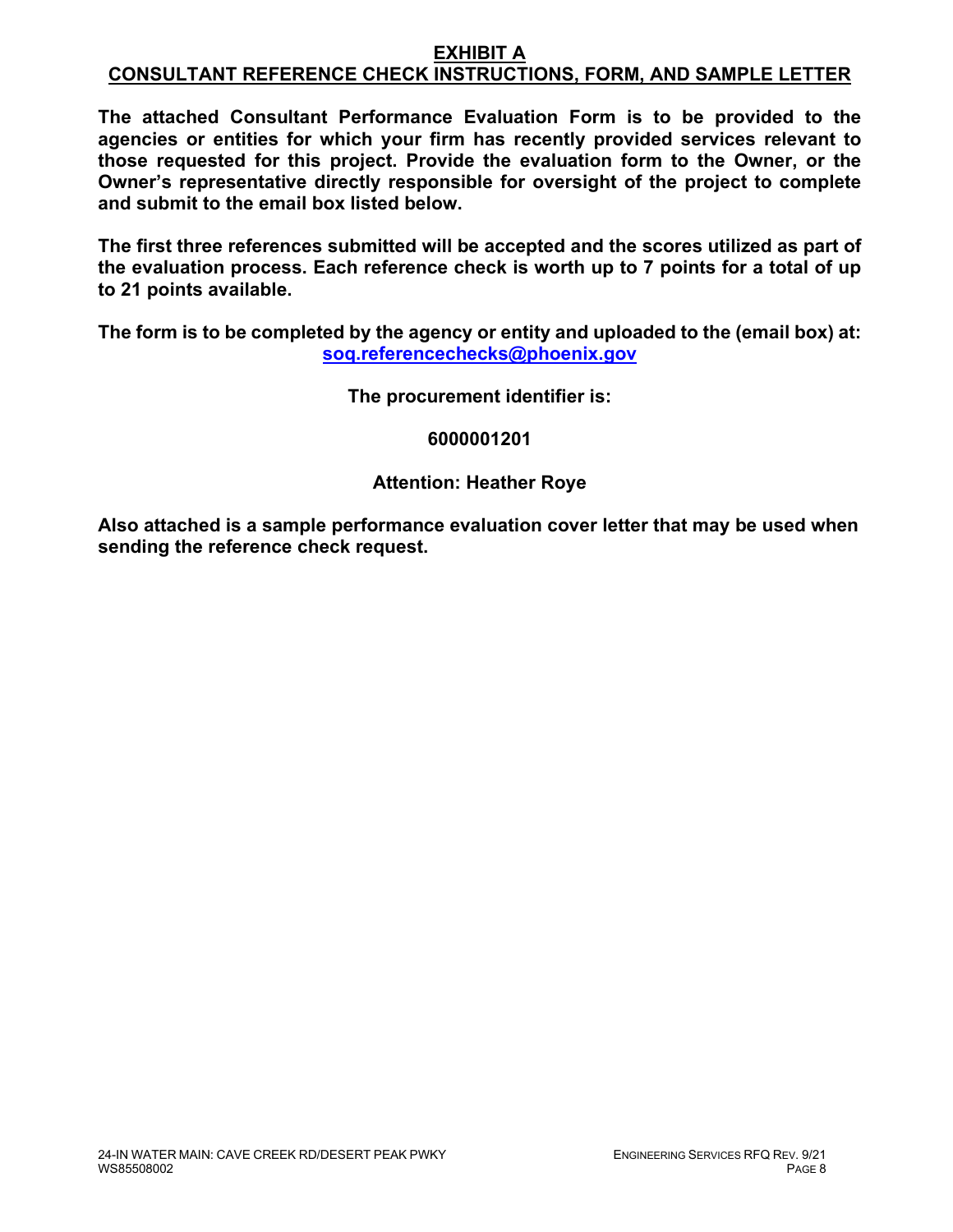Sample Cover Letter Contact Name Address of Reference

(Your Name) is responding to a Request for Qualifications (RFQ) from the City of Phoenix Office of the City Engineer's Design and Construction Procurement section.

The City is requesting reference information related to our past performance. As a part of the response submittal process, the City is requesting performance evaluations from agencies that our firm has performed services for either in the past or is currently receiving services.

I would appreciate your cooperation in completing the attached Consultant Performance Evaluation form and return by email the completed form by 12:00 pm Phoenix time on **February 4, 2022** to:

# [soq.referencechecks@phoenix.gov](mailto:soq.referencechecks@phoenix.gov)

# **Reference in Subject Line: RFx #6000001201**

For questions, contact Heather Roye, Contracts Specialist at 602-261-8894.

Failure to submit the Consultant Performance Evaluation form by the above date will have a negative impact on the proposal we submit for this service. Your cooperation in submitting this form by this date is appreciated.

If you have any questions regarding this request, please contact (your name) at (your telephone number).

Sincerely,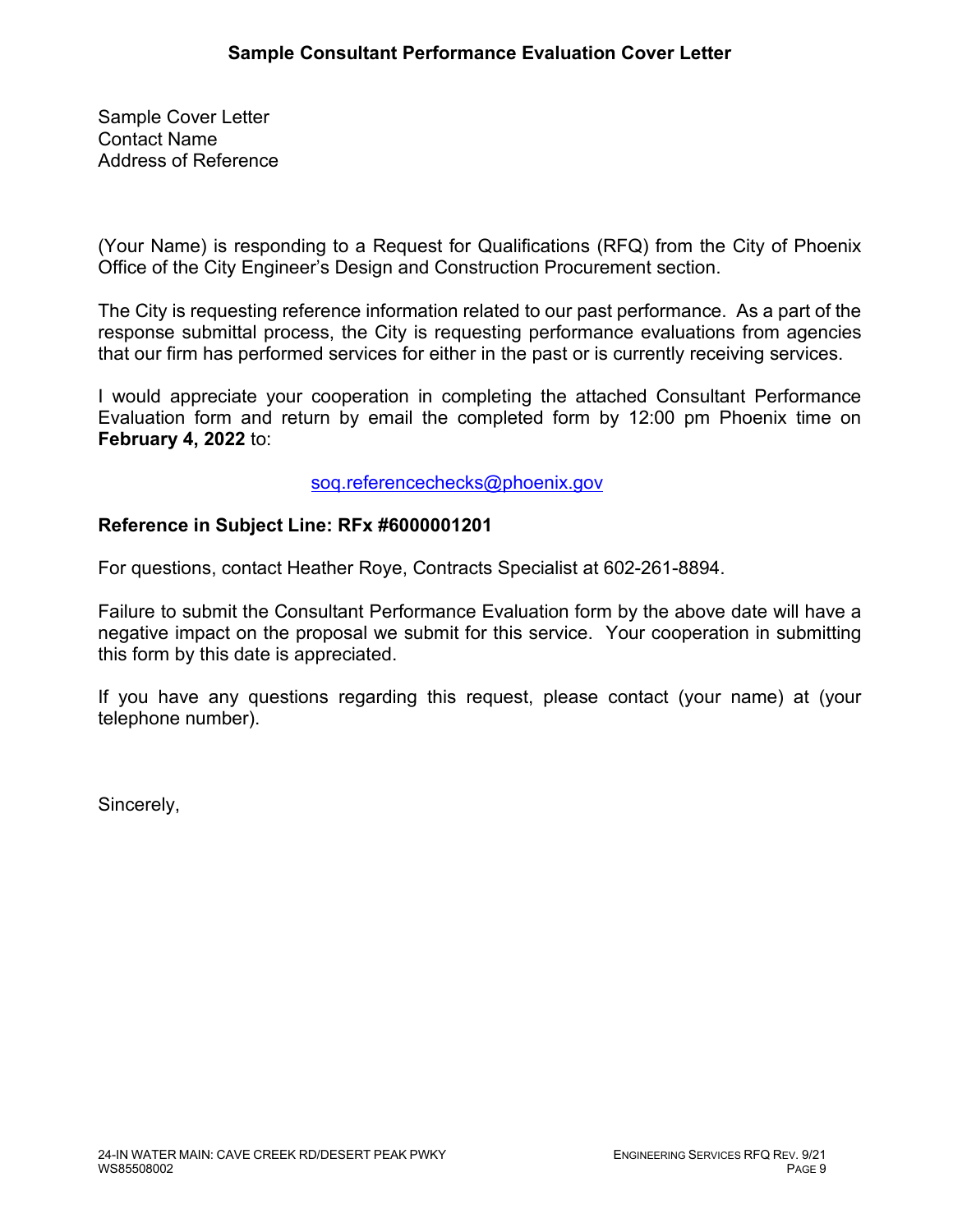# INSTRUCTIONS FOR COMPLETING CONSULTANT PERFORMANCE EVALUATION

Evaluate the consultant's contract performance in each of the rating areas listed below. On the Consultant Performance Evaluation form, circle the rating from 1 to 4 that most closely matches your evaluation of the consultant's performance. Comments are not required but appreciated. **Every rating area must be scored.** 

The Design and Construction Procurement section will use the information from this form to evaluate firms competing for contract award. **This completed form will become public record and upon request, will be released to the consultant or any other entity.**

Please submit the completed form to the address indicated on the bottom of the Consultant Performance Evaluation form. Thank you for your time and your cooperation.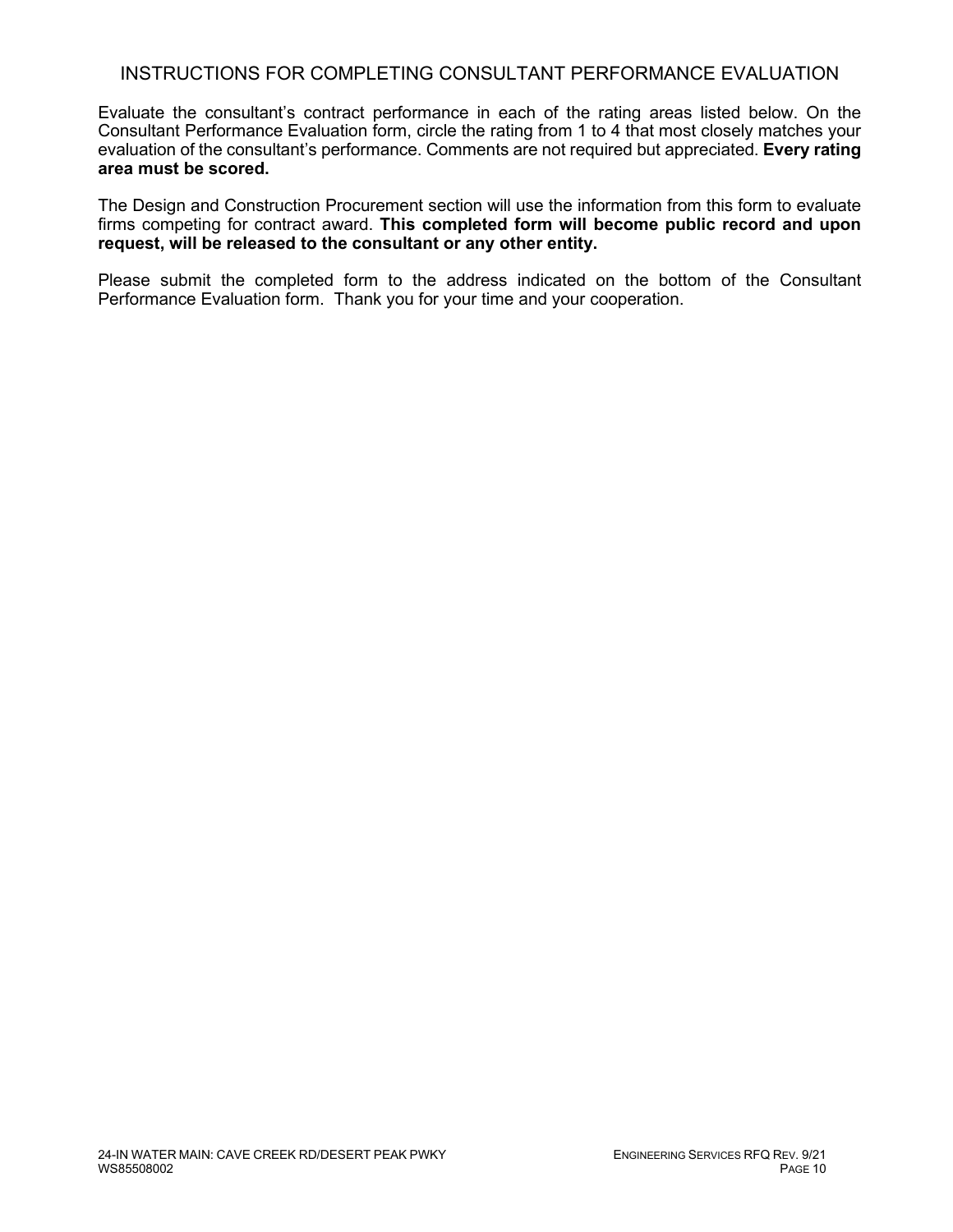# 24-INCH WATER MAIN: CAVE CREEK RD AND DESERT PEAK PKWY TO BPS 5ED-B1 WS85508002 **RFx: 6000001201**

# **CONSULTANT PERFORMANCE EVALUATION FOR \_\_\_\_\_\_\_\_\_\_\_\_\_\_\_\_\_\_**

(firm name)

**In the box below, provide the project title, contracted services provided by the firm, and start and completion date of services. This form is to be completed by the Owner, or the Owner's representative directly responsible for oversight of the project. The project services evaluated must be relevant to the services of this project. Every rating area must be scored.** 

**RATINGS: Summarize the Consultant's performance and circle the number below that corresponds to the performance rating for each category. Please see the rating scale.**

1 = Unsatisfactory (.25 pt.); 2 = Poor (.50 pt.); 3 = Good (.75 pt.); 4 = Excellent (1.0 pt.)

| HOW WOULD YOU RANK THE<br><b>BUSINESS RELATIONSHIP</b><br>BETWEEN THE OWNER AND<br>THE FIRM?                   | 4<br>3<br>$\overline{2}$<br>1              | Comments: |
|----------------------------------------------------------------------------------------------------------------|--------------------------------------------|-----------|
| WAS THE TEAM PRESENTED IN<br>THE PROPOSAL THE TEAM<br>THAT WORKED ON THE<br>PROJECT TO COMPLETION?             | $\overline{4}$<br>3<br>$\overline{2}$<br>1 | Comments: |
| <b>WAS STAFF PROACTIVE IN</b><br><b>SOLVING PROBLEMS THAT</b><br>MAY HAVE OCCURRED ON THE<br>PROJECT?          | 4<br>3<br>$\overline{2}$<br>1              | Comments: |
| <b>WAS THE CONTRACTED</b><br><b>SCOPE OF SERVICES</b><br><b>COMPLETED ON TIME AND</b><br><b>WITHIN BUDGET?</b> | 4<br>3<br>$\overline{2}$<br>1              | Comments: |
| HOW WOULD YOU RATE THE<br><b>QUALITY OF WORK</b><br>PERFORMED BY THIS FIRM ON<br><b>YOUR PROJECT?</b>          | 4<br>3<br>$\overline{2}$<br>1              | Comments: |